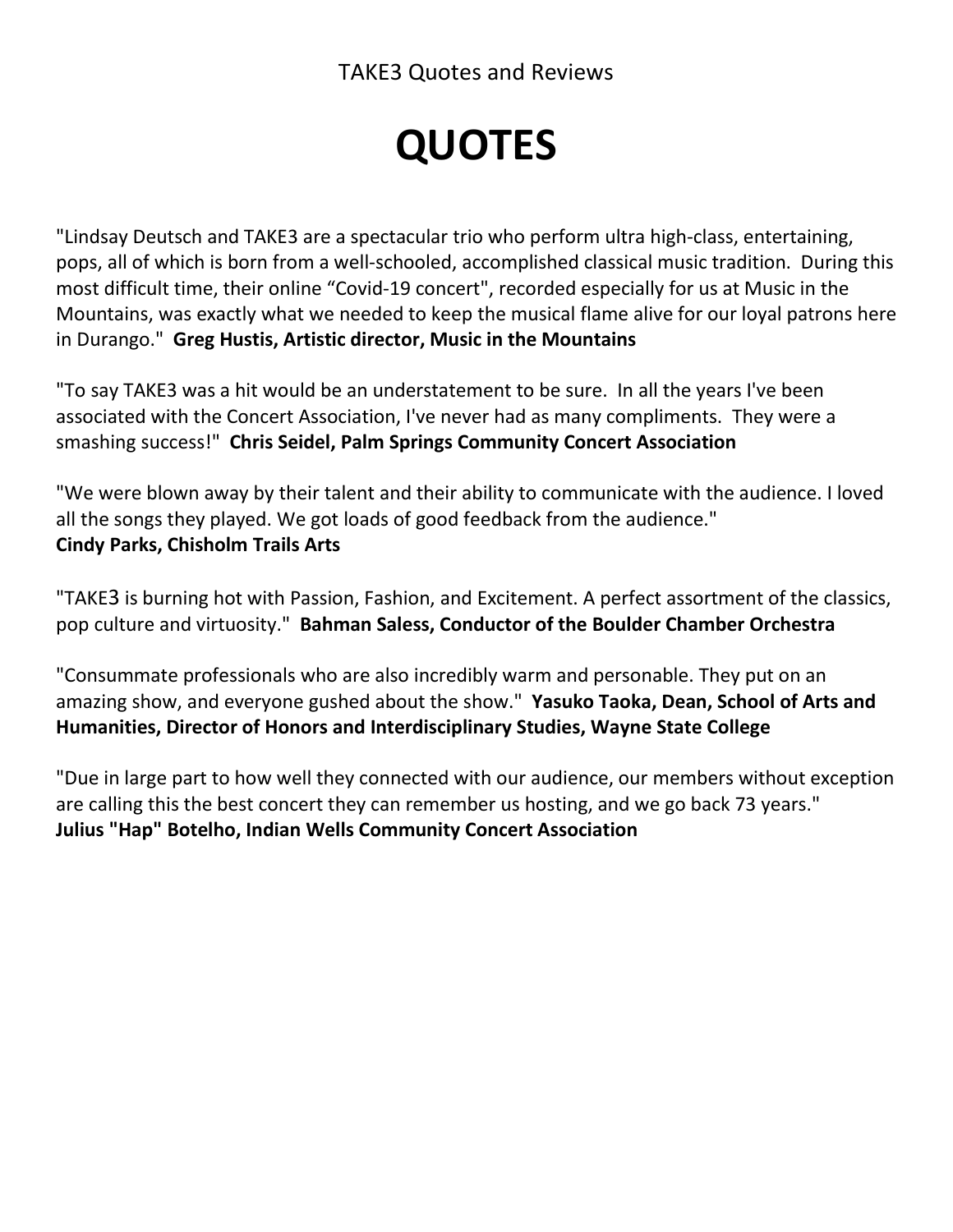## **REVIEWS**

### TAKE3 heats up Burlington Memorial Auditorium

*Civic Music's first concert of 2021 warms hearts and minds with popped-up classics.* **Bob Saar**

for The Hawk Eye



The future came to Burlington Saturday night when Civic Music heralded the beginning of the end of endless coronavirus quarantines.

TAKE3 is violinist Lindsay Deutsch, cellist Mikala Schmitz and pianist Jason Stoll, Californians all, performing on the frigid banks of the frozen Mississippi River, their first live concert in nearly a year.

But it was warm inside the auditorium, and the music on stage was hot.

The musicians were dressed for a winter's-end party: Deutsch in black jeans and tank top, spangled with sequins from her neck to her white tennies, also sparkling; Schmitz in a multi-colored fishscale jumpsuit; Stoll staid by comparison to the women in black pants and an orange satin jungle-pattern shirt. Stoll also operated the drum machine and other musical effects including a background chorus. Three people can do only so much by themselves.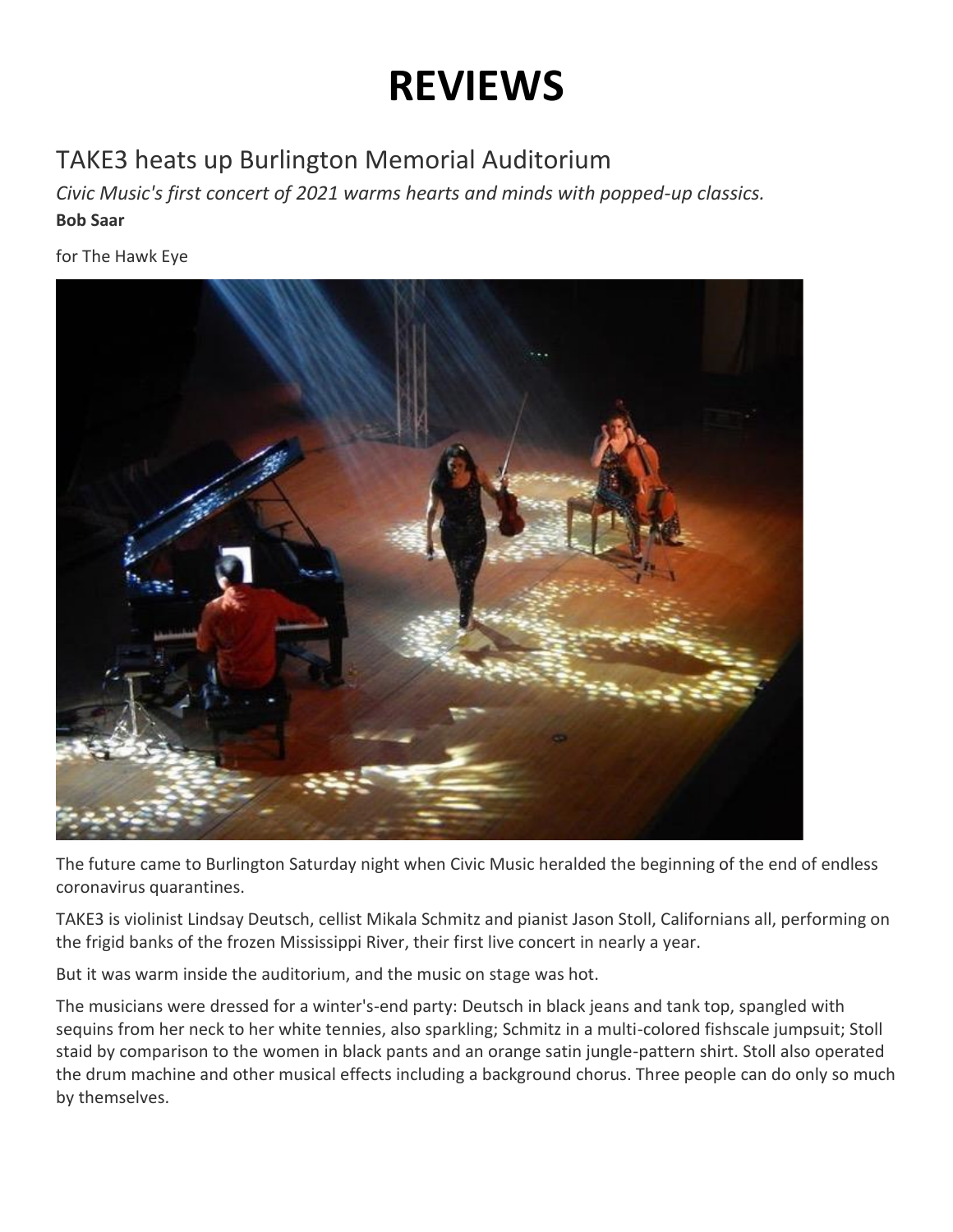And do they did: The opening instrumental instantly captured the audience, who were hungry for hot music after months of cold isolation. Deutsch pranced and danced and strutted and keened as Schmitz sat demurely at stage left and Stoll bounced and boogied at his keyboard on Deutsch's right.

At times, Deutsch seemed the reincarnation of flautist Ian Anderson of rock band Jethro Tull as she leaped and frolicked and grimaced and grinned.

TAKE3 then put forth a superb rendition of the Ben E. King classic, "Stand By Me" and Deutsch's smooth and hypnotic vocal rendition added to the illusion that the evening was taking place somewhere other than the icebox of Southeast Iowa.

More praise for BMA: the new lasers are fabulous. As TAKE3 drifted along through "Stand By Me," a cloud of blue electric fireflies swirled across the ceiling and back wall as though they'd been drawn by the music instead of the footlights.

A mashup of a pop song and an opera led to the Leonard Cohen classic "Hallelujah," which presented the cello as a haunting solo voice before Schmitz slipped into a duet with Deutsch; the two instruments sounded almost human.Cohen didn't roll over in his grave during the song — he smiled up at the heavens.

"We're going to get back to our roots with Beethoven," Deutsch announced, and the trio crammed six of the maestro's pieces into another mashup. After the "Moonlight Sonata" Stoll jumped into some Mozart and Deutsch ran to the piano to scold him. He just couldn't help himself.

Deutsch said that during the past year of staying off the stage, the group recorded a CD in their homes, a "Quarantine Series" of songs filled with love and hope.

"Imagine if, after this concert, we went home and tried to spread that to our families and friends," she said, and they stepped into the John Lennon classic, "Imagine," which sounded like the best classical chamber music we've ever heard. Lennon wasn't rolling to Deutsch's drawn-out taffy notes — he was imagining he'd found heaven right there on the Big Muddy.

On they went, playing one long set to avoid the risks of mingling during an intermission, sailing through Aaron Copeland before alighting on the Louis Armstrong hit "What a Wonderful World," and our own world came to a quiet stop as Deutsch double-stopped our hearts into oblivion. Quick visits to "Sweet Home Alabama" and Billy Joel's "She's Got A Way" brought the evening into the final turn.

"It's been fantastic to be here," Deutsch said, and the band flattened the crowd with a stunning rendition of the Mediterranean folk song and Dick Dale surfer hit "Misirlou" that brought them to their feet again for a standing ovation.

And Schmitz did something we've never seen at a classical concert before: She got the audience — all of them — to clap along in a non-backbeat lope.

Fantastic!

The encore was marvelous, another mashup between Bach and "Amazing Grace," topped with yet another standing O.

Amazing.

At the very end of the show, Deutsch announced that their previous recordings were available in the lobby for free, for a donation, for whatever we the audience cared to give.

We could sense her leaning into the future as the group freed themselves of their past to make room for their new visions, just as the rest of the world is preparing to see the sun rise on the dawn of a new era: social gathering.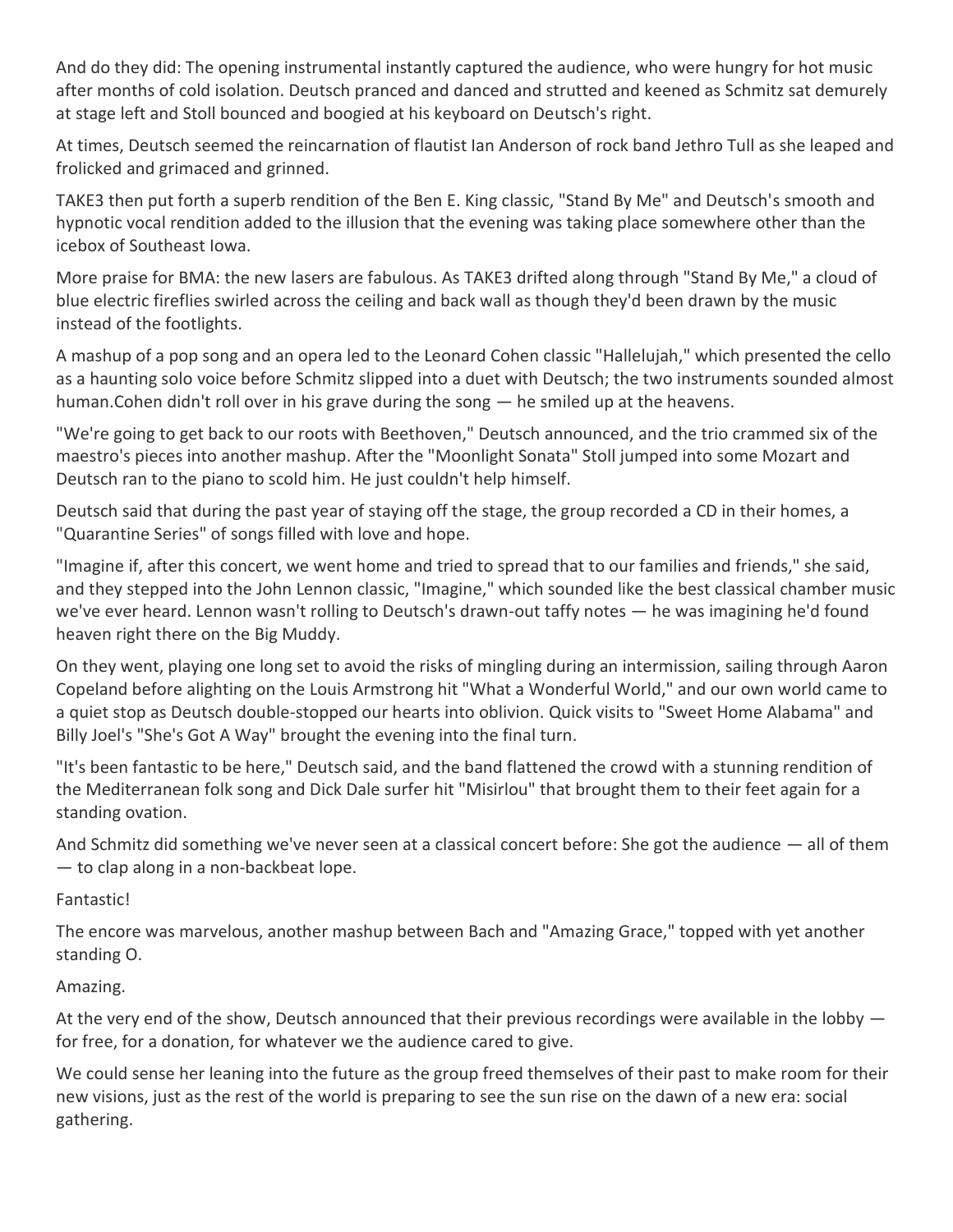#### TAKE3 Wows UNR Audience with Alluring Musicality

by Rylee Jackson - Nevada Sagebrush.

Accompanying a packed crowd at the Nightingale Concert Hall on Nov. 7, the TAKE3 performance was bound to be a memorable one filled with a clever intermixing of classical and modern music—and that it was.

Sporting a fiery red, sequined jumpsuit, Deutsch lit up the stage as she kicked off "Despacito," the first song of the evening, which everyone in the crowd instantly recognized.

It was clear that the group has an affinity for intricate mashups. Backed by intense red lighting and the theatrical fog surrounding the stage, their combination of Imagine Dragons' "Natural" and Georges Bizet's "Carmen" truly felt like a rock-esque experience. It was incredible to hear how each little nuance was executed and how the intensity of the song heightened toward the end, which coincided with the showmanship of the group as their arms shot up right at the end—causing the crowd to roar with rightfully earned applause.

In between each song, Deutsch would interact with the crowd—telling stories regarding her love for classical music, which showed the group's passion for all things music. As dramatic and emotionally dynamic the performances were, the trio balanced it out with their sense of humor as they discussed their retirement plans.

Steering away from the fierceness of the mashup, the group turned to a gorgeous rendition of Leonard Cohen's "Hallelujah," which represented their impressive versatility.

The group went on to cram as many Bach and Beethoven hits into one collective song. During the mashup, the pianist jokingly played Mozart—turning into a cute bit where Deutsch stops and corrects him. The trio then transitioned into modern pop hits including the catchy "Sweet Alabama" and eventually, The Beatles' "Yesterday" — surprising the audience as Deutsch and Metzler put their instruments down for a bit and sang the tune beautifully.

Toward the end of the night, the "Game of Thrones" theme song received the most vocal reaction due to the show being a worldwide phenomenon. The trio's rendition of the "Pirates of the Caribbean" score was so convincing it made the audience feel like they were in the movie theaters themselves.

Lastly, music from the hit film, "Pulp Fiction," ended the intricate show on a high note—calling for a tremendous night of undisputed talent from some of the most passionate musicians around.